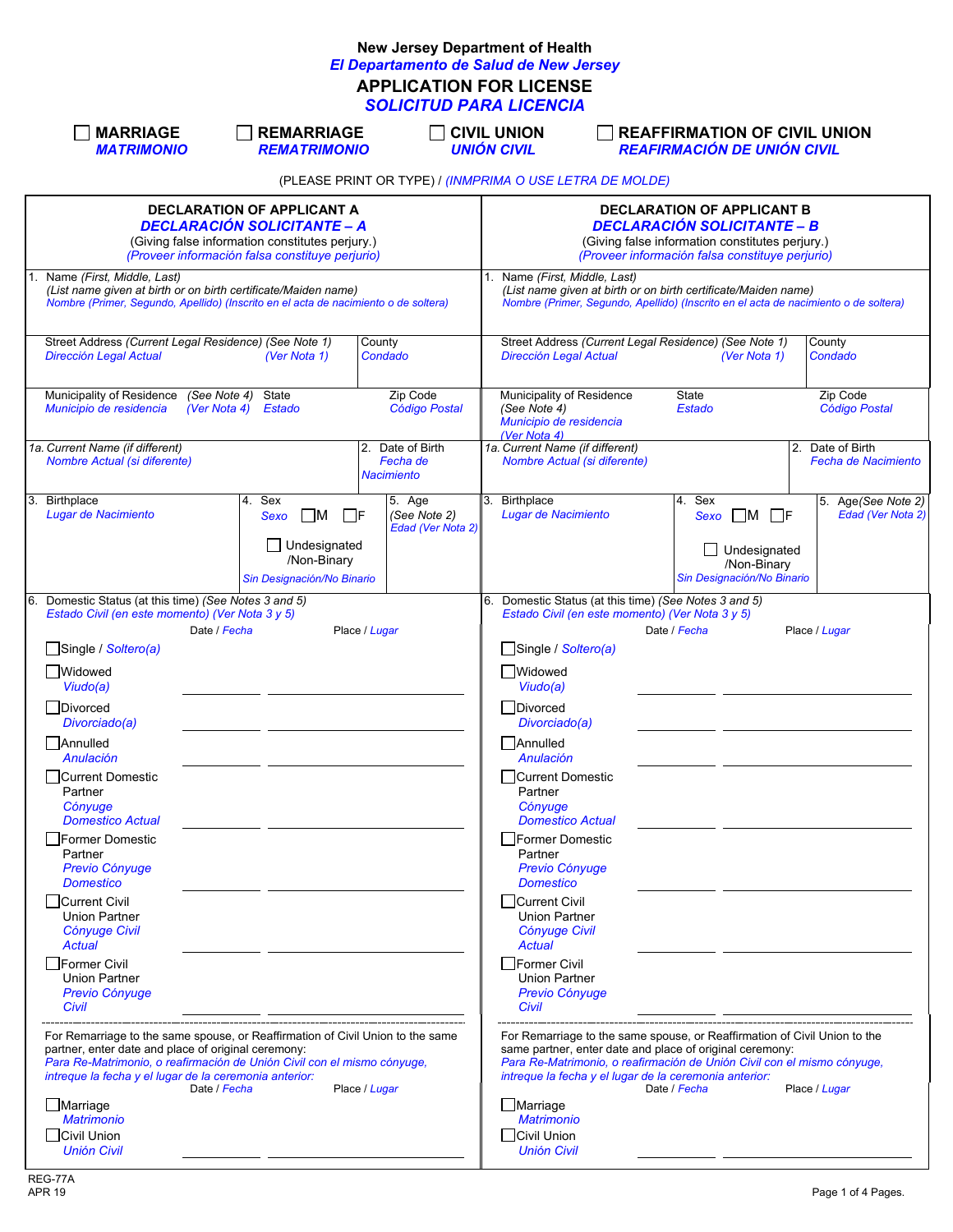## **New Jersey Department of Health** *El Departamento de Salud de New Jersey* **APPLICATION FOR LICENSE** *SOLICITUD PARA LICENCIA*

| <b>MARRIAGE</b><br><b>REMARRIAGE</b><br><b>MATRIMONIO</b>                                                                                                                                                                                           | <b>REMATRIMONIO</b>                                                                                                                                                                                                                | <b>CIVIL UNION</b><br><b>UNIÓN CIVIL</b>                                                                                                                                                                  | <b>REAFFIRMATION OF CIVIL UNION</b><br><b>REAFIRMACIÓN DE UNIÓN CIVIL</b> |                                                                                                                                                                                                                                    |
|-----------------------------------------------------------------------------------------------------------------------------------------------------------------------------------------------------------------------------------------------------|------------------------------------------------------------------------------------------------------------------------------------------------------------------------------------------------------------------------------------|-----------------------------------------------------------------------------------------------------------------------------------------------------------------------------------------------------------|---------------------------------------------------------------------------|------------------------------------------------------------------------------------------------------------------------------------------------------------------------------------------------------------------------------------|
| <b>DECLARATION OF APPLICANT A</b><br><b>DECLARACIÓN SOLICITANTE - A</b>                                                                                                                                                                             |                                                                                                                                                                                                                                    |                                                                                                                                                                                                           | <b>DECLARATION OF APPLICANT B</b><br><b>DECLARACIÓN SOLICITANTE - B</b>   |                                                                                                                                                                                                                                    |
| 7a. Enter number of times<br>7b. Name of Most Recent Spouse (if any)<br>ever Married<br>Maiden name):<br>(if applicable):<br>Indique numero de veces<br>casado (si aplica):                                                                         | (List name given at birth or on birth certificate/<br>Nombre de pareja legal más reciente (si existe) (Inscrito<br>en el acta de nacimiento o nombre de soltera):                                                                  | 7a. Enter number of times<br>ever Married<br>(if applicable):<br>Indique numero de veces<br>casado (si aplica):                                                                                           | 7b. Name of Most Recent Spouse (if any)<br>Maiden name):                  | (List name given at birth or on birth certificate/<br>Nombre de pareja legal más reciente (si existe)<br>(Inscrito en el acta de nacimiento o nombre de soltera):                                                                  |
| 8a. Enter number of times<br>ever in a Civil Union<br>(if applicable):<br>Maiden name):<br><b>Indique numero de Uniones</b><br>Civiles (si aplica):                                                                                                 | 8b. Name of Most Recent Civil Union Partner (if any)<br>(List name given at birth or on birth certificate/<br>Nombre de pareja de unión civil más reciente (si existe)<br>(Inscrito en el acta de nacimiento o nombre de soltera): | 8a. Enter number of times<br>ever in a Civil Union<br>(if applicable):<br><b>Indique numero de Uniones</b><br>Civiles (si aplica):                                                                        | Maiden name):                                                             | 8b. Name of Most Recent Civil Union Partner (if any)<br>(List name given at birth or on birth certificate/<br>Nombre de pareja de unión civil más reciente (si existe)<br>(Inscrito en el acta de nacimiento o nombre de soltera): |
| 9a. Full Name of Parent (List name given at birth or on 9b. Birthplace<br>birth certificate/Maiden name):<br>Nombre Completo de Padre/Madre (Inscrito en el acta<br>de nacimiento o nombre de soltera):                                             | Lugar de nacimiento                                                                                                                                                                                                                | 9a. Full Name of Parent (List name given at birth or<br>on birth certificate/Maiden name):<br>Nombre Completo de Padre/Madre (Inscrito en el<br>acta de nacimiento o nombre de soltera):                  |                                                                           | 9b. Birthplace<br>Lugar de nacimiento                                                                                                                                                                                              |
| 10a. Full Name of Parent (List name given at birth or<br>on birth certificate/Maiden name):<br>Nombre Completo de Padre/Madre (Inscrito en el acta<br>de nacimiento o nombre de soltera):                                                           | 10b. Birthplace<br>Lugar de nacimiento                                                                                                                                                                                             | 10a. Full Name of Parent (List name given at birth or 10b. Birthplace<br>on birth certificate/Maiden name):<br>Nombre Completo de Padre/Madre (Inscrito en el<br>acta de nacimiento o nombre de soltera): |                                                                           | Lugar de nacimiento                                                                                                                                                                                                                |
| 11. Are you related to Applicant B?<br>$\Box$ Yes / Si<br>¿Es usted pariente del solicitante B?<br>If "YES," how? / "Si" ¿Cómo?                                                                                                                     | $\Box$ No / No                                                                                                                                                                                                                     | 11. Are you related to Applicant A?<br>¿Es usted pariente del solicitante A?<br>If "YES," how? / "Si" ¿Cómo?                                                                                              |                                                                           | $\Box$ Yes / Si<br>$\Box$ No / No                                                                                                                                                                                                  |
|                                                                                                                                                                                                                                                     | <b>INFORMATION TO BE COMPLETED BY EITHER APPLICANT</b><br><b>INFORMACIÓN PARA SER COMPLETADA POR CUALQUIERA DE LOS APLICANTES</b>                                                                                                  |                                                                                                                                                                                                           |                                                                           |                                                                                                                                                                                                                                    |
| 12. In which Incorporated Municipality in New Jersey do you intend for the ceremony to 13 Intended Date of Ceremony<br>be performed? (See Note 4)<br>¿En cual municipalidad incorporada de New Jersey piensa efectuar la ceremonia?<br>(Ver Nota 4) | 14. Telephone Number where either<br>Fecha en la que piensa efectuara la<br>applicant can now be reached:<br>Numero Teléfonico dónde se puede<br>ceremonia:<br>contactar cualquiera de los solicitantes:                           |                                                                                                                                                                                                           |                                                                           |                                                                                                                                                                                                                                    |
| 15. Name and mailing address of person who is to perform the ceremony:<br>Nombre y Dirección de la persona quien efectuara la ceremonia:                                                                                                            |                                                                                                                                                                                                                                    | 16. Mailing Address where you may be reached after the ceremony:                                                                                                                                          |                                                                           | Dirección dónde se pueden contactar los solicitantes despúes de la ceremonia:                                                                                                                                                      |

|                                                                                                                                                                                                                                                                                                                                                                                                                                                                        | APPLICANTS MUST PROVIDE THEIR SOCIAL SECURITY NUMBERS (N.J.S. 37:1-17)<br><b>LOS SOLICITANTES DEBEN PROVEER EL NÚMERO DE SU SEGURO SOCIAL (N.J.S. 37:1-17)</b> |  |  |  |  |  |  |
|------------------------------------------------------------------------------------------------------------------------------------------------------------------------------------------------------------------------------------------------------------------------------------------------------------------------------------------------------------------------------------------------------------------------------------------------------------------------|----------------------------------------------------------------------------------------------------------------------------------------------------------------|--|--|--|--|--|--|
| Social Security Number of Applicant A                                                                                                                                                                                                                                                                                                                                                                                                                                  | Social Security Number of Applicant B                                                                                                                          |  |  |  |  |  |  |
| Número de Seguro Social Solicitante A                                                                                                                                                                                                                                                                                                                                                                                                                                  | Número de Seguro Social Solicitante B                                                                                                                          |  |  |  |  |  |  |
| -     -                                                                                                                                                                                                                                                                                                                                                                                                                                                                | 1-1 1 1-1 1 1                                                                                                                                                  |  |  |  |  |  |  |
| Social Security Numbers shall be kept confidential and may only be released for child support purposes<br>and this document shall not be considered a public record pursuant to P. L. 1963, C.73 (C.47:1A-1 et seq.)<br>Los Números del Seguro Social deben serán mantenidos confidenciales y sólo pueden ser emitidos para propósitos de manutención<br>alimenticia y este documento no se consideran registro público conforme a P.L. 1963, C.73 (C. 47:1A-1 et seg) |                                                                                                                                                                |  |  |  |  |  |  |

*(See Notes on Page 4)* **Continue with Declaration of Identifying Witness and Oath.** *(VER NOTAS EN LA PÁGINA 4) Continue con la Declaración de Testigos Identificados y Juramento.*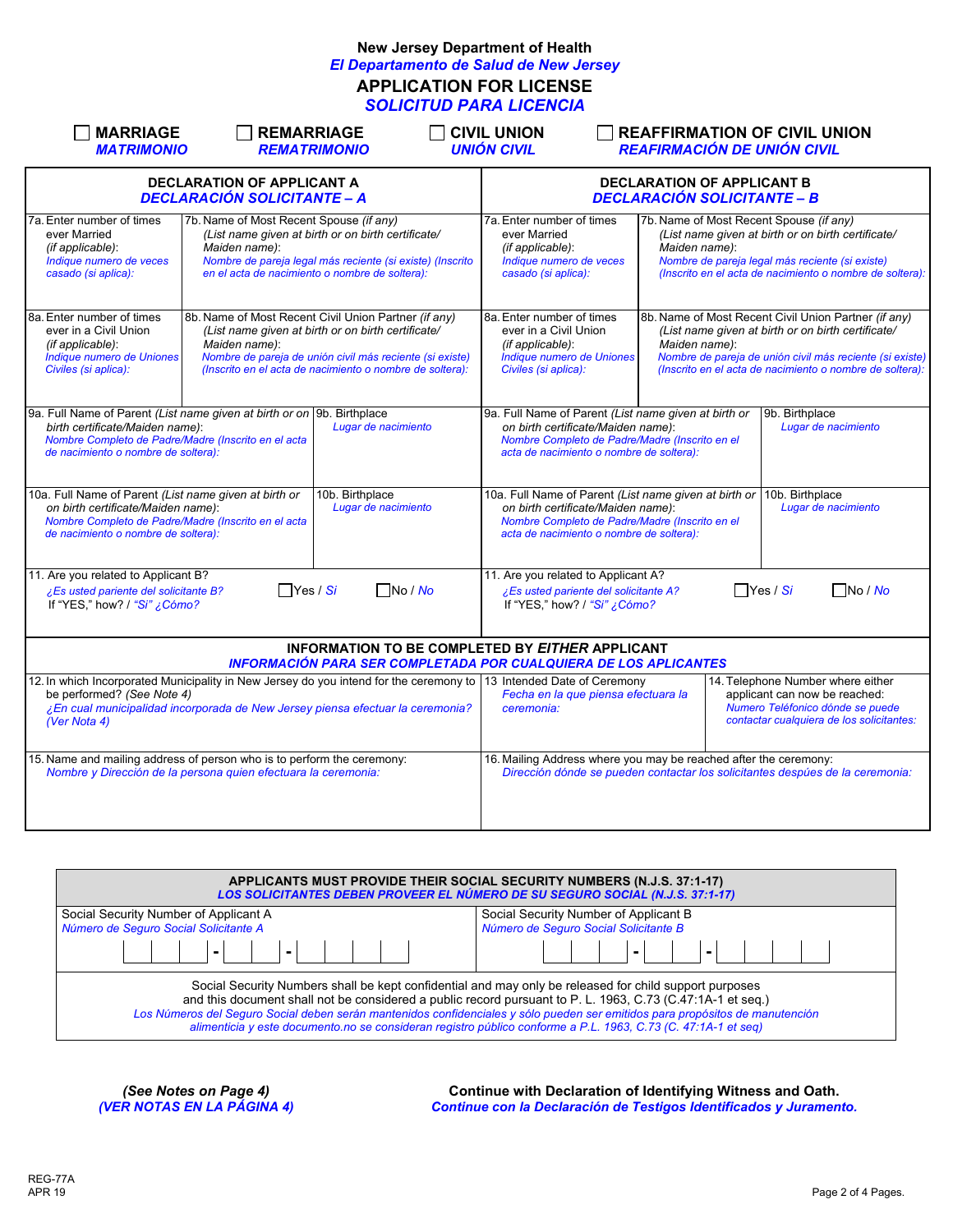## *UPON COMPLETION, APPLICATION IS TO BE RETAINED AS A PERMANENT RECORD. DESPUÉS DE COMPLETAR, LA SOLICITUD DEBE RETENERSE COMO REGISTRO PERMANENTE*

## **DECLARATION OF IDENTIFYING WITNESS /** *DECLARACIÓN DE TESTIGOS IDENTIFICADOS*

*(Giving false information constitutes perjury. / Dar falso testimonio constituye perjurio.)*

| $\mathbf{1}$ . | Name (First, Middle, Last):<br>Nombre (Primero, Segundo, Apellido):                                                                                                                                                                                                                                                                                                                                                                                                                                                                                                                                                                                                                                                                                                                                                                                                                                                                                                                                                                                                      |                   |                            |                             |
|----------------|--------------------------------------------------------------------------------------------------------------------------------------------------------------------------------------------------------------------------------------------------------------------------------------------------------------------------------------------------------------------------------------------------------------------------------------------------------------------------------------------------------------------------------------------------------------------------------------------------------------------------------------------------------------------------------------------------------------------------------------------------------------------------------------------------------------------------------------------------------------------------------------------------------------------------------------------------------------------------------------------------------------------------------------------------------------------------|-------------------|----------------------------|-----------------------------|
|                | Mailing Address (Street/PO Box):<br>Dirección de envio:                                                                                                                                                                                                                                                                                                                                                                                                                                                                                                                                                                                                                                                                                                                                                                                                                                                                                                                                                                                                                  |                   |                            |                             |
|                | City:<br>Ciudad:                                                                                                                                                                                                                                                                                                                                                                                                                                                                                                                                                                                                                                                                                                                                                                                                                                                                                                                                                                                                                                                         | State:<br>Estado: |                            | Zip Code:<br>Código Postal: |
| 2.             | Have the applicants correctly stated their ages and usual residences?<br>¿Han los solicitantes indicado correctamente sus edades y domicilio común?                                                                                                                                                                                                                                                                                                                                                                                                                                                                                                                                                                                                                                                                                                                                                                                                                                                                                                                      |                   | Yes / Sí<br>$\Box$         | No / No                     |
| 3.             | Did the applicants make you aware of any legal impediment to their<br>marriage / remarriage / civil union / reaffirmation of civil union?<br>¿Le han los solicitantes informaron de algún impedimento legal para llevar a<br>cabo el matrimonio / re-matrimonio / unión civil / reafirmación de unión civil?                                                                                                                                                                                                                                                                                                                                                                                                                                                                                                                                                                                                                                                                                                                                                             |                   | Yes / Sí<br>$\blacksquare$ | No / No                     |
|                | If "Yes, " explain:<br>Si la respuesta es "SÍ" explique:                                                                                                                                                                                                                                                                                                                                                                                                                                                                                                                                                                                                                                                                                                                                                                                                                                                                                                                                                                                                                 |                   |                            |                             |
|                | <b>OATH OR AFFIRMATION OF APPLICANTS AND IDENTIFYING WITNESS</b><br><u>JURAMENTO O AFIRMACIÓN DE SOLICITANTES Y TESTIGOS IDENTIFICADOS</u>                                                                                                                                                                                                                                                                                                                                                                                                                                                                                                                                                                                                                                                                                                                                                                                                                                                                                                                               |                   |                            |                             |
|                | NOTE TO REGISTRAR - Applicants and witness should be told that taking a false oath constitutes perjury, which is punishable by a<br>maximum fine of \$7,500.00. In any case where application is made by only one applicant to begin the waiting period, the same identifying<br>witness must return when the second applicant completes the application. In such a case the same witness must sign once again on the line<br>below that on which he/she signed when appearing with the first applicant.<br>NOTA AL OFICIAL DE REGISTROS CIVILES: Los solicitantes y los testigos deben saber que tomar un juramento falso constituye perjurio, que se<br>castiga con una multa máxima de \$7,500.00. En cualquier caso, cuando la solicitud es hecha por un solo solicitante para comenzar el período de<br>espera, el mismo testigo identificado debe regresar cuando el segundo solicitante complete la solicitud. En tal caso, el mismo testigo debe firmar una<br>vez más en la línea debajo de aquel en que él / ella firmó al aparecer con el primer solicitante. |                   |                            |                             |
|                | We, who have hereunder signed our names, do solemnly swear (or affirm) that we are not currently ruled mentally incompetent, the<br>answers given by us in this application for a marriage, remarriage, civil union, or reaffirmation of civil union license are true, full and<br>perfect answers to each and all of said questions.<br>Nosotros, que hemos firmado a continuación nuestros nombres, solemnemente juramos (o afirmamos) que no estamos actualmente<br>calificados mentalmente incompetentes, las respuestas dadas por nosotros en esta solicitud de matrimonio, re-matrimonio, unión civil, o la<br>reafirmación de la licencia de unión civil se cumplen, respuestas completas y perfectas para todas y cada una de dichas preguntas.                                                                                                                                                                                                                                                                                                                  |                   |                            |                             |
|                | Signature of Applicant A:<br>Firma de Solicitante A:                                                                                                                                                                                                                                                                                                                                                                                                                                                                                                                                                                                                                                                                                                                                                                                                                                                                                                                                                                                                                     |                   | Date:<br>Fecha:            |                             |

| Signature of Applicant B:<br>Firma de Solicitante B:                                |                                                                                                                                                                                                  |                                                          |                 | Date:<br>Fecha: <b>Francisco</b>                |           |
|-------------------------------------------------------------------------------------|--------------------------------------------------------------------------------------------------------------------------------------------------------------------------------------------------|----------------------------------------------------------|-----------------|-------------------------------------------------|-----------|
| Signature of Witness:<br>Firma de Testigo:                                          |                                                                                                                                                                                                  |                                                          |                 | Date:<br>Fecha:                                 |           |
| Second Signature of Witness<br>(if necessary):<br>Firma de 2nd Testigo (si aplica): |                                                                                                                                                                                                  |                                                          | Date:<br>Fecha: |                                                 |           |
|                                                                                     | Sworn (or affirmed) and subscribed before me at                                                                                                                                                  |                                                          |                 |                                                 |           |
| this                                                                                | ____________________day of ________________________,20 _________ at _____________ AM ________                                                                                                    |                                                          |                 |                                                 | <b>PM</b> |
|                                                                                     |                                                                                                                                                                                                  |                                                          |                 |                                                 |           |
| Signature of Registrar:                                                             |                                                                                                                                                                                                  | <u> 1990 - John Stone, amerikansk politiker (* 1900)</u> |                 |                                                 |           |
|                                                                                     | REGISTRAR - DO NOT insert place and date of ceremony or file the application until either the completed certificate or copy<br>thereof is sent to you. Follow-up on all licenses for completion. |                                                          |                 |                                                 |           |
| License Number:                                                                     |                                                                                                                                                                                                  |                                                          |                 | Date of Issue: <u>_________________________</u> |           |
|                                                                                     |                                                                                                                                                                                                  |                                                          |                 |                                                 |           |